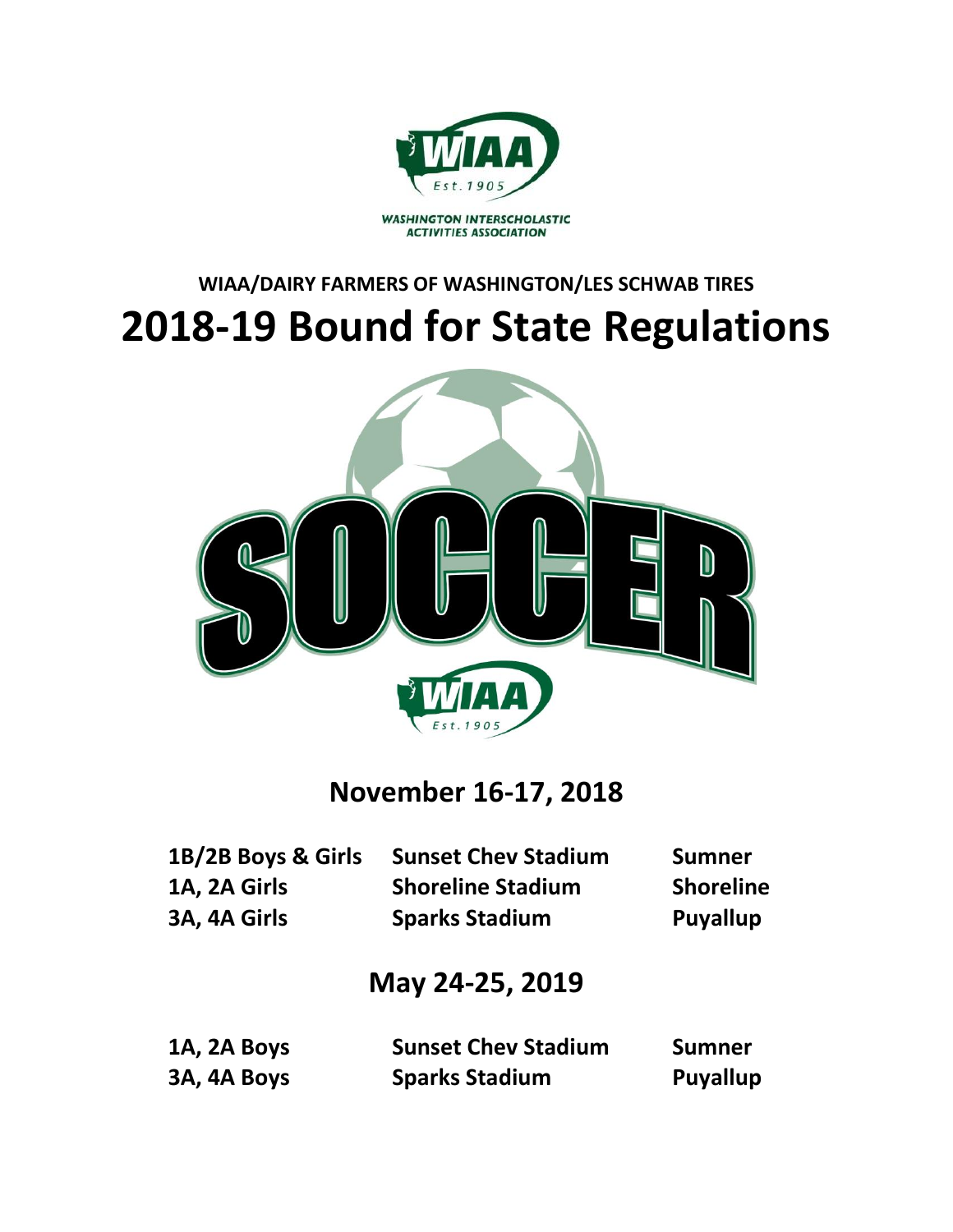# **Allocations**

Allocations in soccer are made to the WIAA Districts.

# **Substitution of Players on Roster**

When a team qualifies for postseason competition, the school shall submit the roster to the appropriate tournament manager. Changes in the roster are permitted from one (1) level of competition to the next level. Except in baseball, basketball, football and soccer where changes are allowed between each round of play except at the final site. A league tournament would be considered the first level; a district tournament would be considered the next level; a combined district/regional tournament would be considered the next level; and the state tournament would be considered the final level. No changes are permitted at that level once the tournament begins. The first games played as determined on the tournament bracket would be considered the first round; the quarter final games would be considered the second round; the semifinals would be considered the third round; and the championship game would be considered the final round. If semifinals and finals are played at the same site during a two day period, changes in the roster are not allowed.

In the event of an emergency, unforeseen circumstances, or catastrophe after the tournament **begins and a substantial number of team members are unable to participate**, team members may be replaced if approved by the WIAA Executive Director or designee, thereby permitting a school to add eligible players to restore the team to the original number for tournament play.

# ROSTER CHANGES ALLOWED >

League > District > 1st round > 2nd round > Semifinals & Finals

# **Schedule, scores, roster and photo must be entered on the school MaxPreps account.**

Squad Size 22 players

### **All team/school personnel must be entered into the schools MyWIAA account.**

6 designated team/school personnel (coaches, adult/student managers, and statisticians) 1 medical (must be licensed health care provider)

### **Team Roster**

One copy of the roster is to be provided by the participating school to the game and/or tournament manager prior to each game.

### **Game Ball**

The Spalding TF-5000 size 5 ball shall be used during the semifinal and final games.

### **Player Conduct on Sidelines**

Players should not be changing their practice and/or team jerseys on the sidelines prior to, during or after the game. Locker rooms and restrooms are provided for this purpose.

# **Practice Sessions at Sites**

Practice will be allowed only if each qualifying team can be provided with equal access. Any expenses involved in this practice will be paid by the individual schools using the facility for practice.

### **Coaches at State Tournaments**

The only coaches permitted to be on the sidelines during a state playoff contest shall be limited to the coaches who have been named as soccer coaches by the school district for the regular season.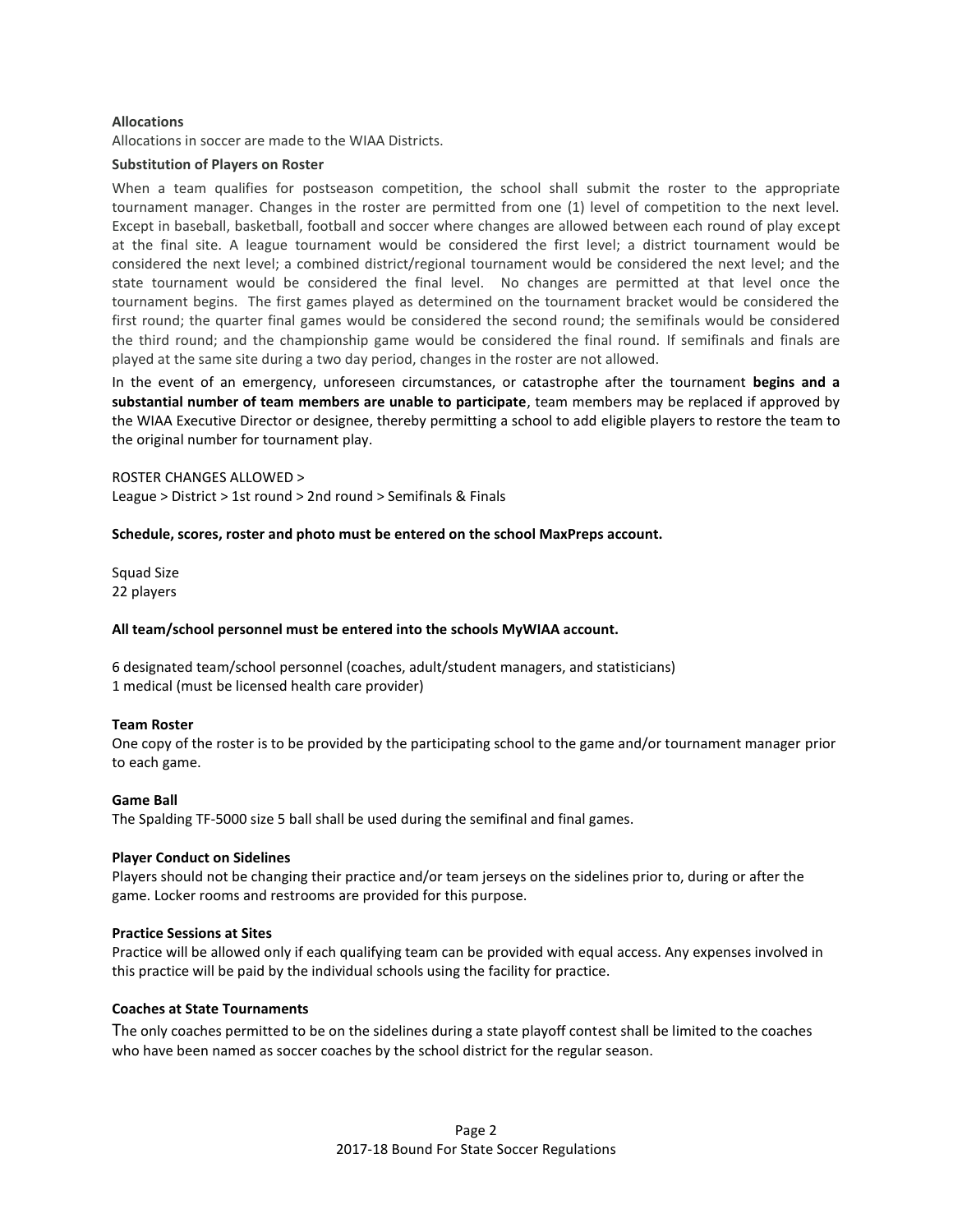# **Warm-up**

Teams will have a 15 minute pregame warm-up at the competition unless coaches of both teams mutually agree to shorten the warm-up time.

# **Playing Rules**

The FIFA "Laws of the Game" and the WIAA modifications will be the official rules for all regular season and playoff games. Any exceptions to any of the rules by league or individual school must receive Executive Board approval.

# **Length of Periods**

All regular season and playoff games are to be played in two equal halves of 40 minutes each. All schools must follow playing time rules. The referee is responsible for keeping the time of the game. If the field site has a clock, it shall be run to 2:00 then official time will be utilized which includes stoppage time kept on the field. The referee will indicate to both coaches as to how much time remains. Any exception must receive Executive Board approval.

### **Tie Games - State Tournament**

In all State playoff games the method of breaking ties will be as follows. – Two (2) golden goal (5) minute overtimes. A coin toss shall be held prior to the first overtime as per Law 8. A (5) minute break will be given to both teams prior to the beginning of the first overtime. At the end of the first overtime period, teams shall change ends. If still tied at the end of the second overtime, penalty kicks will decide the outcome. The head referee shall choose the goal at which all of the kicks from the penalty mark shall be taken. Each coach will select five (5) players, including the goalkeeper, only players who are on the field of play at the end of the match are eligible take the kicks. A coin toss shall be held with the winning team having choice of kicking first or second. Teams will alternate kickers. There is no follow up on the kick. The defending team may change goalkeepers with an eligible player prior to each penalty kick. Following the five (5) kicks, the team scoring on the greatest number of kicks shall be declared the winner. If the score remains tied, each coach shall select five (5) different players than the first five to take kicks until one team has scored a goal more than the other from the same number of kicks.

# **Format for the First Round and Quarterfinals**

Round 1 must be played no later than the Wednesday prior to Round 2. Round 2 must be played no later than the Saturday prior to the semi-finals & finals. If the District Directors fail to reach an agreement, the default date for Round 1 will be the Wednesday prior to Round 2. The default date for Round 2 will be the Saturday prior to the semi-finals & finals.

# **Finances for the First Round and Quarterfinals**

Profit and/or loss will be shared by the participating WIAA Districts. A check for a share of the profits or a notification of a loss should go to each WIAA District involved, not the participating schools.

### **Ticket prices for First Round and Quarterfinals**

Tickets prices will be set by the WIAA Executive Board and are included in the Tournament Ticket Price List (refer to the General Tournament Regulations).

# **SITE SELECTION AND ADMINISTRATION**

# **Procedure for Selection of First Round & Quarterfinals Sites**

1. The WIAA HOME DISTRICT will pre-select three (3) to five (5) sites to be named for each classification and submitted to the WIAA office by OCTOBER 1 of each year. **Only those sites that meet NFHS field specifications should be selected for postseason contests.** The WIAA District Directors will meet with the WIAA Staff to determine the sites annually.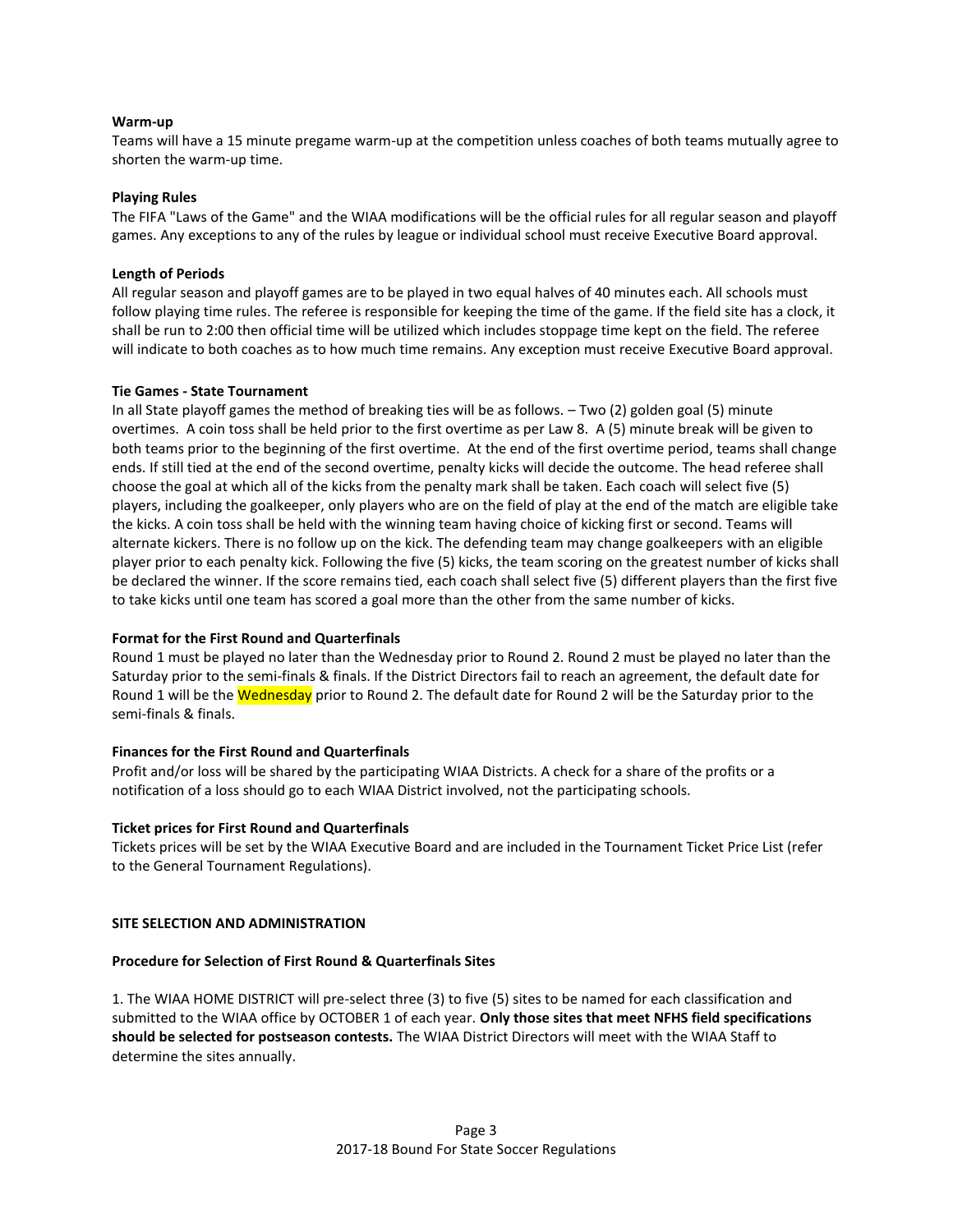2. Potential game-site managers, and their home and business phone numbers, should be indicated on the submitted list whenever possible.

3. In the event a District has not notified the WIAA office by October 1 of the first and second round playoff sites and managers, the Executive Director of WIAA is authorized to name sites and managers.

4. Site conflict Criteria for first and second round football sites.

Sites for all 1<sup>st</sup> and 2<sup>nd</sup> round state football and soccer contests will be determined by the District Directors of the districts involved. In the event the two District Directors cannot resolve site issues, the WIAA Executive Staff will resolve the dispute in consultation with District Directors.

5. Sites will be determined based on suitability of the facility and to maximize revenues, which means there is no guarantee that contests will be played on neutral sites. Suitability of potential sites will be determined based on the following criteria.

- 1. Condition of playing field.
- 2. Ability to control admission for ticket sales.
- 3. Adequate seating for anticipated crowd both home and visitor.
- For Western Washington sites covered seating is preferable
- 4. Availability of conveniently located locker rooms/meeting rooms, rest rooms for both teams.
- 5. Availability of conveniently located rest rooms for both home and visitor spectators.
- 6. Equal access to press box facilities (when available) for both teams.
- 7. Adequate parking for anticipated crowd.
- 8. Availability of emergency medical treatment.

6. 1<sup>st</sup> and 2<sup>nd</sup> Round Dates/Times - The District Directors of the Districts involved will determine the date and time of Round 1 & 2 soccer contests. If the District Directors fail to reach an agreement on date/time, weekday contests will be Wednesday at 5:00 pm; weekend contests will be on Saturday at 1:00 pm. In the case of multiple contests at a single site, weekday game times will be 4pm and 7pm, weekend end game times will be 1pm and 4pm for two games, 1pm, 4pm and 7pm for three games. The visiting team with the furthest to travel will have choice of game time.

7. Notification of Playoff Sites: Each participating school shall be notified by the potential home District prior to playing the first round game of the schedule and selected site for the second round game(s), should their school win. First round winners (participating schools) are tied to the named sites.

8. All State playoff games will utilize 4 officials. Game officials will include the center referee, 2 assistant referees and the fourth official.

9. Games Committees -Each Event Manager shall appoint and name a Games Committee for all postseason contests. The Games Committee will be on site or readily accessible by phone for all postseason qualifying and/or state contests. Participating coaches will be informed of the process and makeup of the Games Committee prior to each postseason event.

Duties of the Games Committee shall be as follows:

- A. Assist the tournament director as needed and be immediately available to him/her at all times during the event.
- B. Act as an arbitration board of dispute on questions or protests that might arise. The final decision will be the consensus of the Games Committee.
- C. Questions concerning infractions may be brought to the Games Committee by the head coach or school administrator responsible for the team, not by a contestant, parent or spectator.